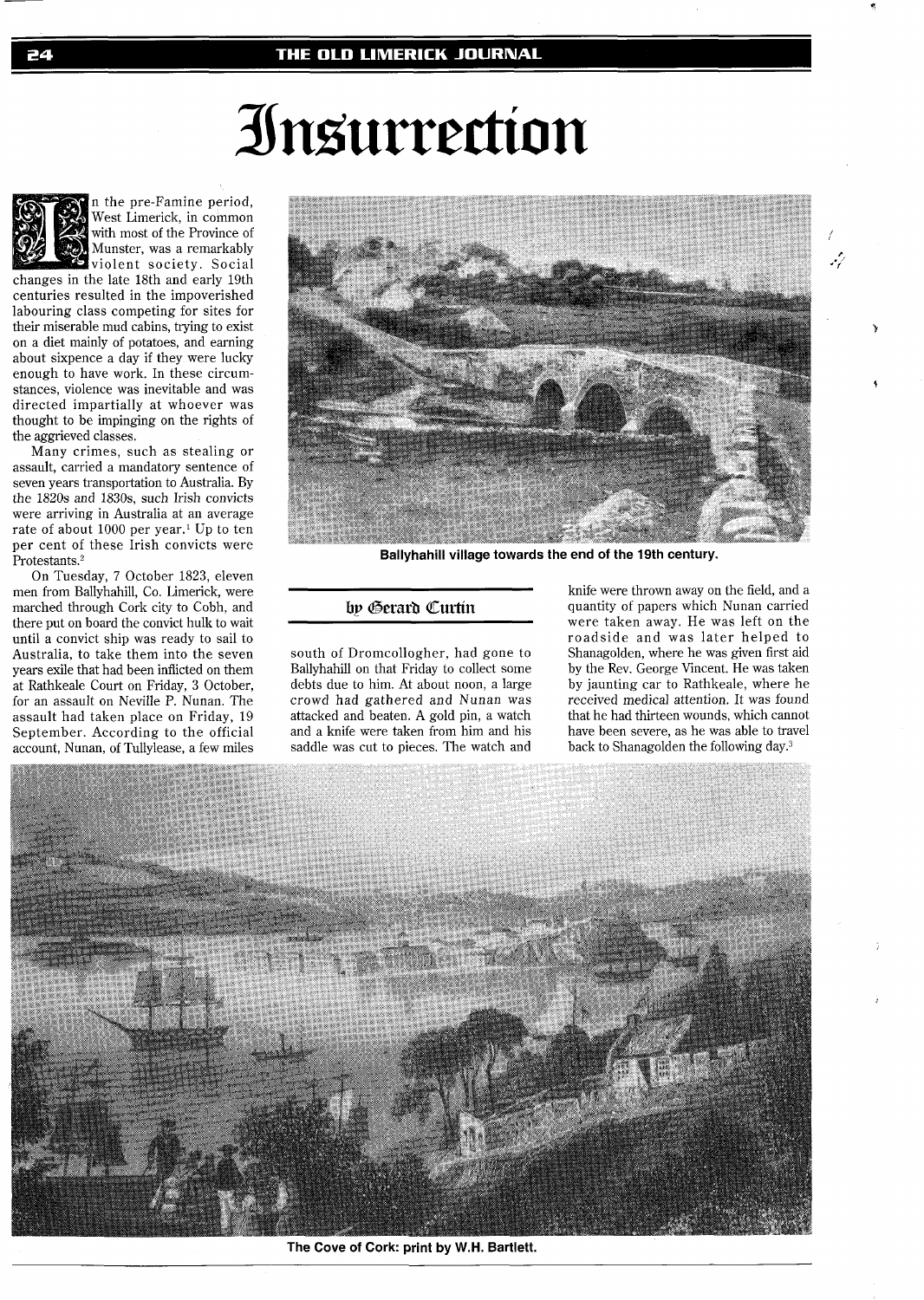### **SUMMER EDITION 1998**



**Circular Quay, Sydney, arrival point for the convict ships in New South Wales.** 

On Monday night, 22 September, a large party of military under Captain Cox of the 1st Regiment, Rifle Brigade, stationed at Rathkeale, together with a party of police, moved into Ballyhahill. House after house was raided and 31 people were arrested and brought to Shanagolden, where they arrived on Tuesday morning at seven o'clock. Word was sent to Nunan at Rathkeale and he travelled on a gig to Shanagolden. The 31 prisoners were paraded in the street of the town. Hundreds of people had crowded around them, but Nunan made light work of identifying 11 of them as being involved in the assault on himself. Their names were given as: John Hurley, Edmond Sheehy, Murtu Culhane, James Sheehan, John Hanley, Edmond Sheehan, John Bath, James Connors, Thomas Culhane, Edmond Walsh and Thomas Coughlan, all from the Ballyhahill area.<sup>4</sup>

The eleven were put on trial at the Rathkeale Sessions on Friday week, and the magistrates of County Limerick were very well represented on the bench. Presiding over them was special magistrate Blackburn, who had been appointed to operate the Insurrection Act in the county. The trial was only a formality. The evidence of Nunan was regarded as the clearest testimony, and the eleven men were sentenced to seven years trans-Portation, the statutory punishment. One of the witnesses who came forward to Swear an alibi for one of the accused was promptly charged by Nunan as being a ringleader of his assailants, and was arrested. The trial dragged on all day and did not come to a halt until 8pm, when Blackburn announced sentence, and said that nothing could induce him to recommend their case in a favourable light

to the government. On Monday, 27 October, Blackburn said at the Sessions at Sixmilebridge, Co. Clare, that he had received an order from the government directing him that the eleven men sentenced for the outrage on Nunan should be the first to board the convict hulk at Cobh.<sup>5</sup>

Two hulks were used for the detention of prisoners awaiting transportation. The hulk at Cobh was the *Surprise,* and no doubt the prisoners had some new experiences, unexpected and unwelcome, during their enforced stay on board. Commander Brunicardi in his history of Haulbowline, Spike and Rocky Islands (Cork, 1968), recalls that the grim vessel, the *Surprise,* is referred to in the old ballad, *The Town of Passage6:* 

*Tis there's the hulk that's well stored with convicts,* 

*Who were never upon decks till they went to sea,* 

*They'll ne'er touch dry land, nor rocky island,* 

*Until they spy land in sweet Botany Bay.* 

What fate lay in store for the men? Six of the eleven arrived in Sydney on 7 August 1824 aboard the 375 ton convict ship, the *Pm'nce Regent.?* 

In November 1828, the following were the occupations of these six men: John Bath, the only Protestant of the group, $8$  is stated to be age 27, his occupation a shepherd, working for William Ogilvie, Merton, Hunter River; James Connor, age 43, occupation labourer, employer S. L. Harris, Goulburn Grove; Thomas Michael Coughlan, age 34, occupation cook, employer John Coghill, Kirkham, Cooke County; James Sheehan, age 34,

occupation shepherd, employer Robert Lethbridge, Plains; Edward Sheehan, age 30, occupation dairyman, employer John Street, Bathurst; John Hurley, age 27, occupation labourer, employer Terence Murray, Melville.<sup>9</sup>

Of the other five, Thomas Culhane arrived in Sydney on 17 December 1825 on the convict ship *Catherine Stewart Forbes.* In November 1828, his age was 39, occupation labourer, employer J.H. Boughton, Tillmey. Edward Sheehy arrived in New South Wales on 18 February 1826 on the convict ship *Mangles,* which had a cargo of 189 male prisoners from Ireland.<sup>10</sup> In 1828, he was aged 35, occupation labourer, employer John Farrell, Pittwater.11

The final three prisoners cannot be traced with certainty. In the census of 1828, there is a John Hanley serving a seven year sentence. His age was 21, occupation labourer, employer J. Reid, Rosebrooke. He arrived in Sydney on 13 July 1828 on the convict ship *Bordino,*  which had sailed from Cork with 200 male prisoners. It is unlikely that John Hanley was held in a convict hulk for four years. If he was, then he was only sixteen at the time of his sentence.<sup>12</sup>

In 1828 there was an Edward Walsh residing at Hyde Park Barracks, Sydney. He arrived at Port Jackson on 12 July 1824 aboard the *Countess of Harcourt.* This ship had a cargo of 171 male prisoners from the Downes, England.13 Again, it is unlikely that this is our man.

Of Murtu Culhane, no trace can be found. He is not recorded in the census of 1828. Did he die on the voyage, or perhaps serve his time somewhere else?<sup>14</sup>

John Hurley was named as one of the two ringleaders.15 It seems that he was the